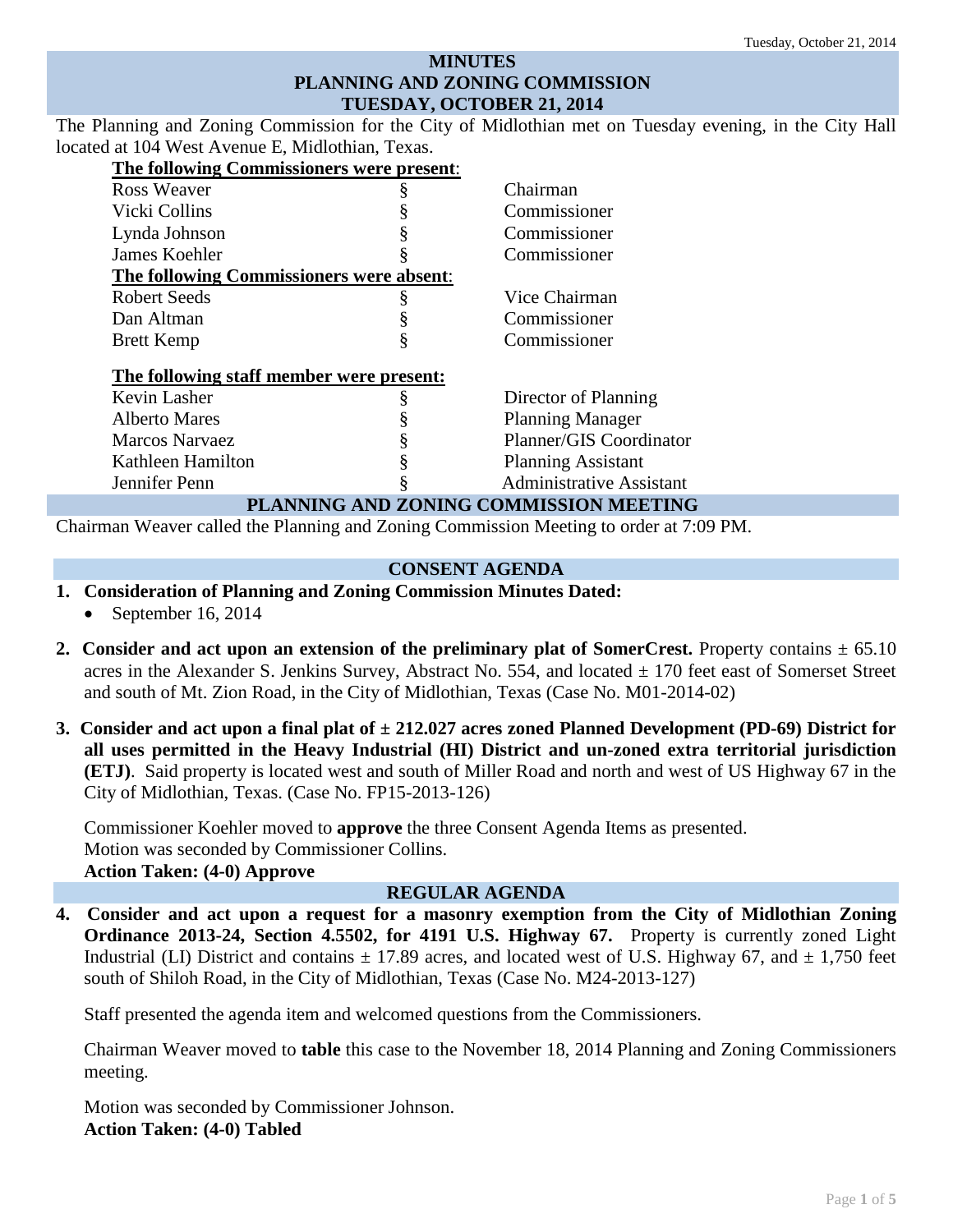**5. Consider and act upon the building elevations, site plan, and landscape plan for MidTowne Pharmacy and future retail space.** Property is currently zoned as a Planned Development (PD-42) and contains  $\pm 1.12$ acres in the in the William Hawkins Survey, Abstract No. 465 and located on the south side of George Hopper Lane and  $\pm$  107 feet west of South 14<sup>th</sup> Street, in the City of Midlothian, Texas (Case No. SP09-2013-118)

Staff presented the agenda item and welcomed questions from the Commissioners.

Commissioner Koehler moved to **approve** this case with the following conditions:

- 1. All parking stall widths not mentioned in PD-42 shall conform to the City's Non-Residential Parking Regulations.
- 2. Landscape planting near on-street parking stalls shall be designed to provide unobstructed visibility, particularly at the intersection of Skye Lane and George Hopper Road.
- 3. Trees may be permitted in the area mentioned above (#2) provided they are trimmed in such a manner that no limbs or foliage extends into the visibility area for on-street parking stalls.

Motion was seconded by Commissioner Johnson. **Action Taken: (4-0) Approved**

### **PUBLIC HEARING**

**6. Conduct a public hearing to consider and act upon a request to rezone Planned Development (PD-62) District for single family residential uses by amending and expanding said PD-62, and its adopted regulations, with the addition of**  $\pm$  **63.789 acres of land** for residential uses (single family lots ranging from 8,000 SF to 14,000 SF) and open spaces. The subject **±** 63.789 acre expansion property is currently zoned Agricultural (A) District and is generally located on the west side of Walnut Grove Road,  $\pm 2,300$ feet south of FM 1387 in the City of Midlothian, Texas. (Case No. Z20-2013-96)

Staff presented the agenda item and welcomed questions from the Commissioners.

Chairman Weaver moved to **close the public hearing**. Motion was seconded by Commissioner Koehler. **Action Taken: (7-0) Closed Public Hearing**

Chairman Weaver moved to **approve** this case with the following conditions:

- 1) The original boundary of Planned Development 62-A (70 acres) shall contain no more than 204 residential lots and minimum of 3 open space/amenity lots.
- 2) The expanded boundary of Planned Development 62-A (63.789 acres) shall contain no more than 172 residential lots and a minimum of 6 common area/open space lots including a combined drainage easement and pedestrian trail element.
- 3) There shall be no less than five (5) proposed product types consisting of lots sizes ranging from 8,000 9,000 square feet (101 lots); 9,000 – 10,000 square feet (96 lots); 10,000 – 12,000 square feet (76 lots); 12,000 – 14,000 square feet (22 lots) and, 14,000 + square feet (26 lots).
- 4) Ninety (90) feet of right-of-way shall be dedicated for Walnut Grove Road at the platting stage as shown in the site plan.

A ten-foot (10') wide landscape easement shall be provided along Walnut Grove Road with street trees placed every forty feet (40') inside said easement. Said 10-foot landscape easement shall be dedicated as a separate lot on the final plat of the subject property and be under the owner of the Grove Homeowners Association or assigns.

- a) A six-foot (6') high brick/masonry wall (per fence standards outlined in the Midlothian Zoning Ordinance) shall be constructed along the inside line of said 10-foot landscape easement, which adjoins the residential lot lines, for all platted lots that adjoin said easement.
- b) A five-foot (5') wide fence maintenance easement shall be dedicated along the inside of said masonry wall on the platted residential lot.
- c) All trees and turf within said 10-foot landscape easement shall be *irrigated and maintained by The*  Grove Homeowners Association or assigns*.*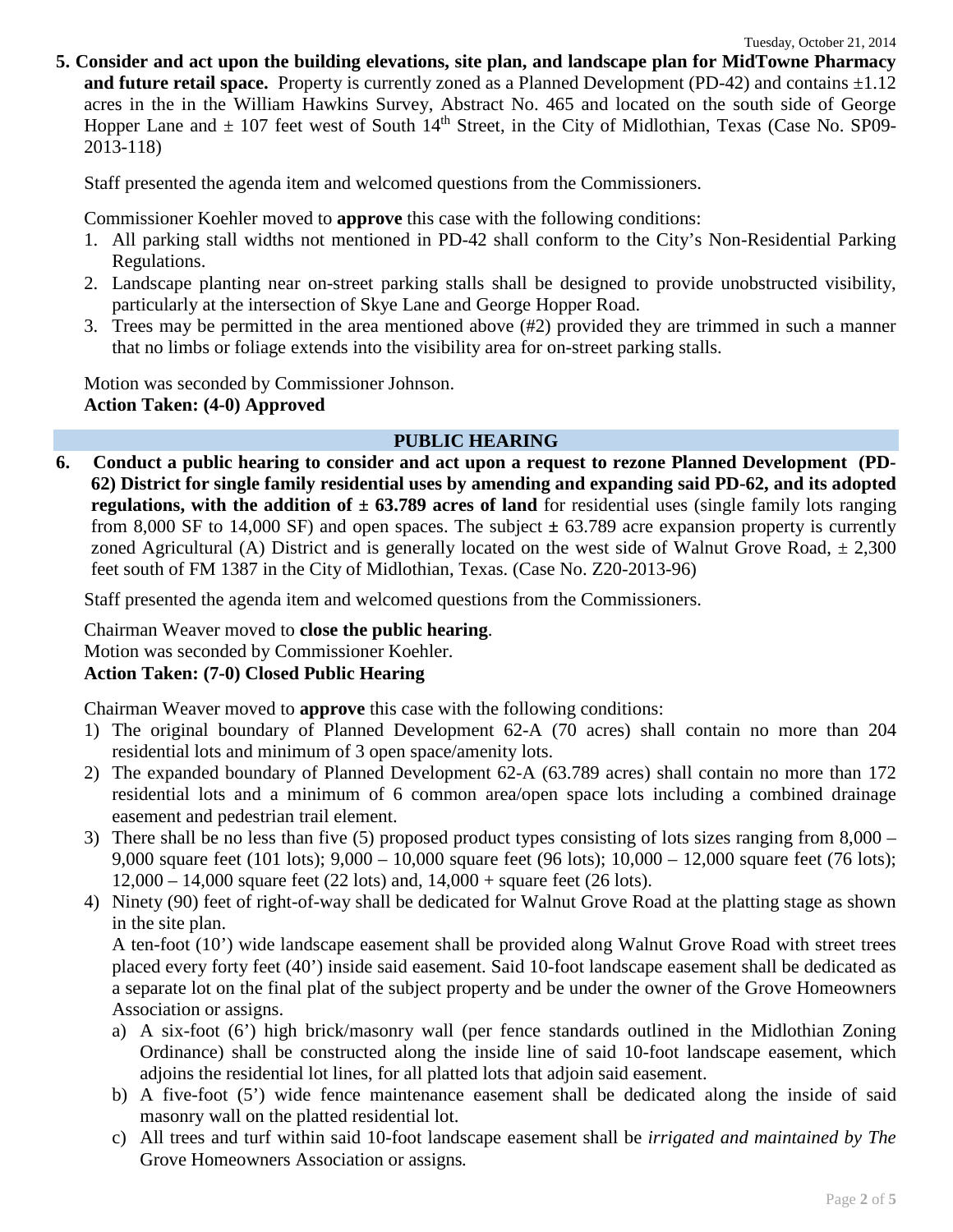- 5) The right-of-way for Arbor Grove Trail shall be fifty (50) feet. The right-of-way for Grove Branch Boulevard shall be eighty (80) feet. No alleys shall be provided in this development.
	- a) A fifteen foot (15') wide landscape easement shall be provided along Grove Branch Boulevard with street trees placed every 40 feet adjacent to a six-foot (6') high wrought iron type fence along the thoroughfare.Said 15-foot landscape easement shall be dedicated as a separate lot on the final plat of the subject property and be under the owner of the Grove Homeowners Association or assigns.
	- b) *An earthen berm shall be constructed within said fifteen-foot (15') wide landscape easement. The height of said berm, as measured from the adjacent paved grade of Grove Branch Boulevard, shall be a minimum of three feet (3').*
	- c) *The slope of said earthen berm shall not exceed 3:1 and shall be stabilized by grass turf that is irrigated and maintained by The* Grove Homeowners Association or assigns*.*
	- d) *No driveway access shall be permitted along* Grove Branch Boulevard.
- 6) A northern access point shall be extend to the MISD property. The location shall be determined by the school district. If the access point is not feasible, a pedestrian walkway/easement to the MISD site shall be provided. Should a pedestrian easement be provided, such walkway/easement shall be fenced on each side by a wrought-iron type fence for the purpose of facilitating improved visibility and security.
- 7) A minimum 16 decorative streetlights shall be placed throughout the development as indicated in the development site plan. A more detailed plan shall be submitted during the preliminary plat to indicate exact locations.
- 8) The development shall provide 3 enhanced entryways with stamped and stained concrete from Walnut Grove Road, which shall also be designed as flared intersections to provide better trafficturning circulation set to the specifications set forth by the City Engineer.
- 9) The minimum architectural requirements and elements shall apply within this development:
	- a) Minimum house size of 1,600-1,800 square feet for a maximum 30% of homes with the remaining 70% of homes having a minimum house size over 1,800 square feet. All shall require a minimum garage size of 400 square feet (exclusive of house size).
	- b) Minimum brick/stone coverage of 90%.
	- c) Maximum lot coverage of 50%.
	- d) Minimum roof pitch of 8:12 with multiple roof planes and 3-dimensional laminate architectural shingles having a warranty of at least 30 years.
	- e) No repetition of the same architectural style shall repeat for 5 lots on either side of the house or across the street.
	- f) Minimum 3 planes along the front elevation.
	- g) A minimum of three (3) additional architectural elements from the following list shall be required:
		- i) Coach lights.
		- ii) Brick mailboxes (no individual mailboxes along Arbor Grove Trail should it be reestablished as a designated thoroughfare).
		- iii) 100 square feet of natural stone on the street facing facade.
		- iv) Front/rear patio of 100 square feet.
		- v) Dormer windows on street facing facade.
		- vi) Bay window with 24-inch projection.
		- vii) Split-garage door with a masonry column providing the separation between doors.
	- h) Building Setbacks:
		- i) Front yard setback shall be twenty-five feet (25').
		- ii) Front yard setback for lots backing up to (and adjoining) Walnut Grove Road shall be fifteen feet  $(15')$  for the main residential structure, and twenty feet  $(20')$  for the front facing garage door.
		- iii) Rear yard setback shall be twenty feet (20').
		- iv) Interior side yard setback shall be six feet (6').
		- v) Side yard setback for an exterior corner lot shall be fifteen feet (15').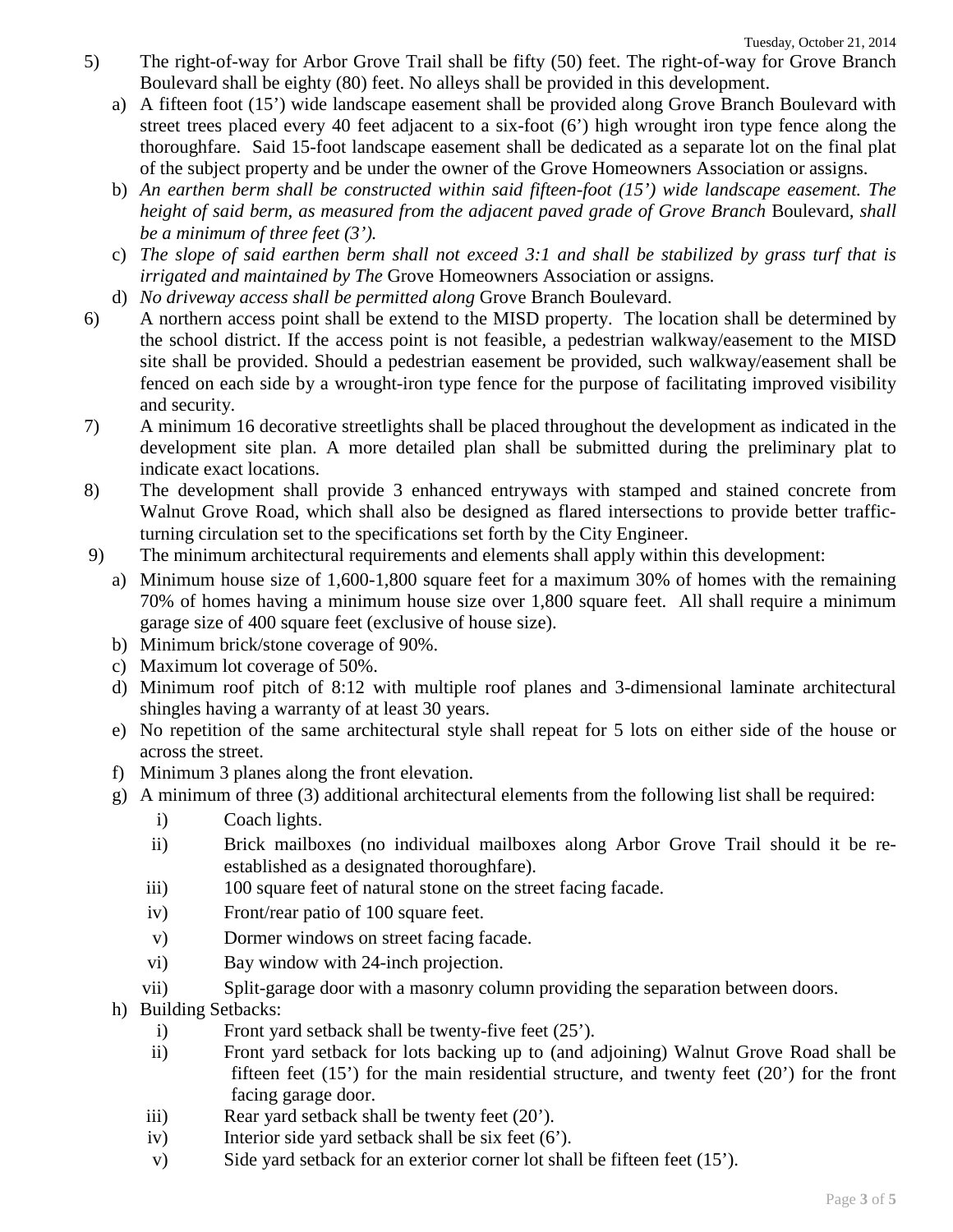- vi) The required front yard setback may be reduced by ten feet (10') for the construction and location of opened (roof covered) front yard porch structures, that are attached to the front (street facing) façade of the residence, with said setback reduction being allowed only for those opened porches constructed with a minimum depth of seven feet (7'), and a minimum roof covered floor area of seventy square feet (70 SF).
- 10) A minimum 35% of all lots shall have side or rear-entry garages. All homes shall provide upgraded wooded garage doors with a decorative design.
- 11) A minimum of 10.69 acres of open space shall be provided (including the acreage of open space within the TRWD water line easement) and shall be maintained by The Grove Homeowners Association or assigns.
- 12) The herein required ten**-**foot (10') wide landscape easement along Walnut Grove Road shall be planted with street trees placed every forty feet (40') on center adjacent to the required six-foot (6') high brick/masonry. The masonry fence and landscaping standards shall meet the standards set forth in the Landscaping and Fencing Regulations of the Midlothian Zoning Ordinance.

a) *The easement and parkway areas within the adjoining road rights-of-way shall be stabilized by grass turf that is irrigated in accordance with the requirements of the* Midlothian Zoning Ordinance*.* b) *The easement area, required street trees, and the parkway area within the adjoining road rightsof-way shall be maintained by The* Grove Homeowners Association or assigns*.*

13) Interior park site, as shown on the attached Exhibit C, shall be provided and maintained by The Grove Homeowners Association. Said park site shall contain a playground measuring approximately 12,000 square feet with slides, swings, climbers, etc. that complies with the Consumer Product Safety Commission (CPSC), American Safety for Testing Materials (ASTM), and American with Disabilities Act (ADA) regulations. **A**dditional access point**s** shall be placed per the specifications of the City Engineer.

a) A minimum of eight (8) paved off-street parking spaces shall be provided at said park site location.

- 14) Open area lots, as shown on the attached Exhibit C, shall serve as detention ponds for this development and shall meet all requirements set forth by the City Engineer.
- 15) A 6-foot wide walking trail shall be placed along the length of the Tarrant Regional Water District line.
- 16) All lots abutting a detention pond, open space, pedestrian walking trail**,** or private park, shall require the installation of a non-opaque fence (i.e. wrought iron or architectural steel).
- 17) A combined drainage easement and pedestrian trail element shall be provided on the south 63.789 acre tract that extends northward to a connection with the TRWD water line easement as shown on the attached Exhibit C. No fences or structures shall be placed on the easement itself.
- 18) A Traffic Impact Analysis (TIA) shall be required on Walnut Grove Road to determine the type of road improvements needed in conjunction with this development. Such analysis shall be required with the submittal of the Preliminary Plat application for the development.
- 19) A development agreement shall be required that addresses construction, cost-sharing and phasing of roadway improvements for Walnut Grove Road and Grove Branch Boulevard including construction of left turn lanes along Walnut Grove Road as deemed necessary by the TIA and City Engineer.

Motion was seconded by Commissioner Koehler **Action Taken: (4-0) Recommended Approval**

**7**. **Conduct a public hearing and act upon a Specific Use Permit (SUP) request from US Polyco to allow a polymer blending operations at MidTexas International Center.** Property is currently zoned Light Industrial (LI) District and contains  $\pm$  0.696 acres within MidTexas International Center Block 1, Lot 1, in the City of Midlothian, Texas. (Case No. SUP06-2013-129)

Staff presented the agenda item and welcomed questions from the Commissioners.

Chairman Weaver moved to **close the public hearing**. Motion was seconded by Commissioner Johnson.